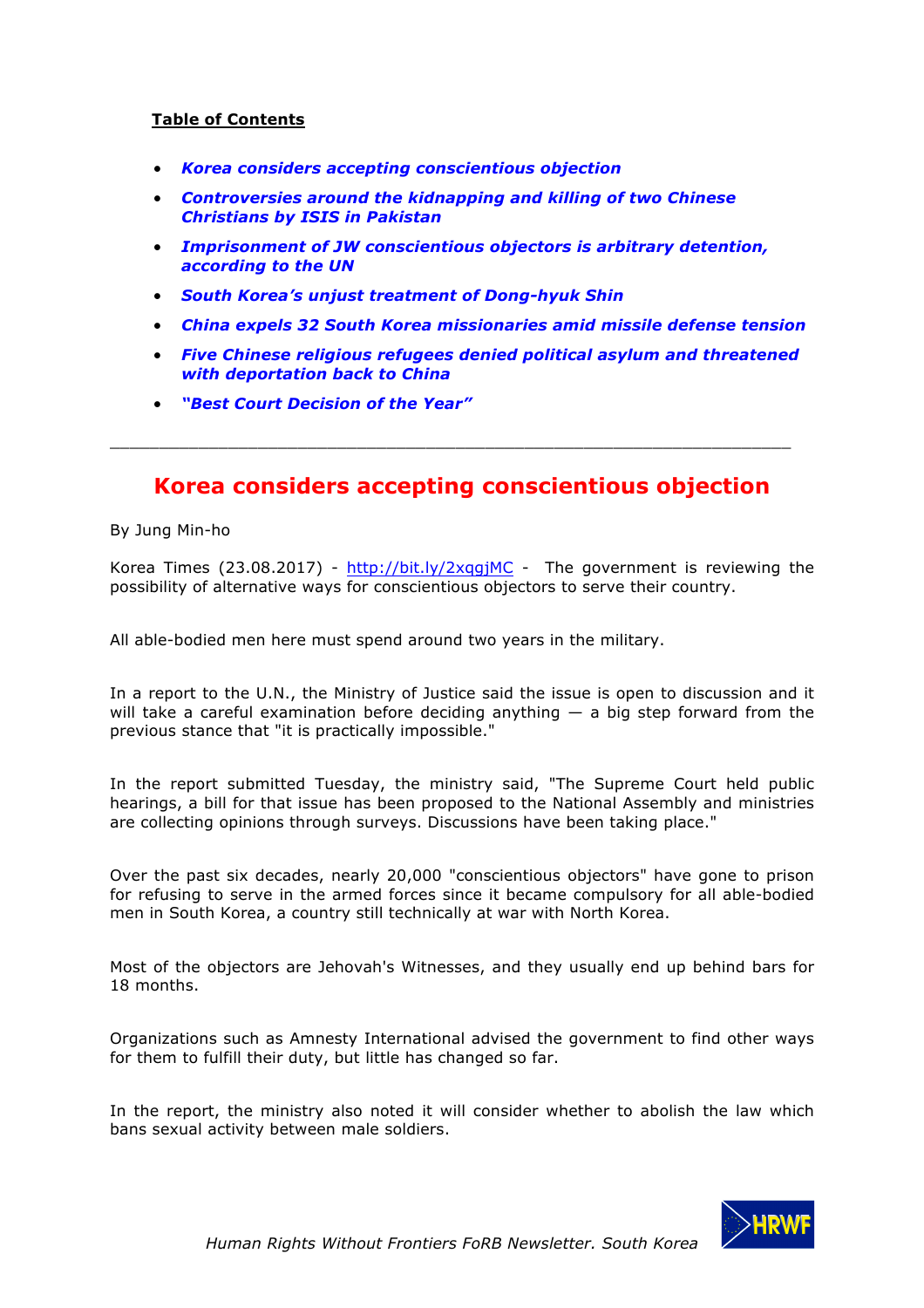However, the ministry defended the law's fundamental purpose, saying "in a certain circumstances, the law is necessary to maintain order."

In May, an Army captain was given a six-month prison sentence suspended for one year for homosexual activity, which drew protests from members of left-wing civic groups.

In a message that stresses the Moon Jae-in government's will to protect workers' rights, the ministry revealed plans to turn all irregular workers in the public sector into regular ones.

It also admitted that the government is responsible for the death of Baek Nam-ki, a farmer who died last year following 10 months in a coma after being sprayed by a police water cannon during a protest. The ministry promised to take proper measures to prevent any similar incidents.

But over issues such as abolition of the death penalty and the National Security Law, the ministry did not change its position.

The United Nations' human rights body will review the report in November at a meeting in Geneva.

# **Controversies around the kidnapping and killing of two Chinese Christians by ISIS in Pakistan**

HRWF (27.07.2017) - In June, the Islamic State killed two Chinese Christians it kidnapped in Pakistan's southwestern Baluchistan province a month before, according to the militant group's Amaq news agency.

Armed men pretending to be policemen kidnapped Lee Zingyang (24) from Hunan and Meng Lisi (26) from Hubei in Central China, in the provincial capital, Quetta, on 24<sup>th</sup> May. The kidnapping was a rare security incident involving Chinese nationals in Pakistan, where Beijing has pledged \$57 billion for its "Belt and Road" plan.

After the Islamic State claimed responsibility for the killings, Pakistan's Interior Ministry said the two Chinese nationals were "actually engaged in preaching" after they went to Quetta "under the garb of learning (the) Urdu language from a Korean national."

Official Chinese media said they were working for Seo Jun-won, a Korean missionary, and China would cooperate with Pakistan on any investigations into "illegal evangelization."

An official from South Korea's foreign ministry rejected these allegations.

The comments from Seoul deepen the mystery behind the abduction and deaths of the two Chinese.

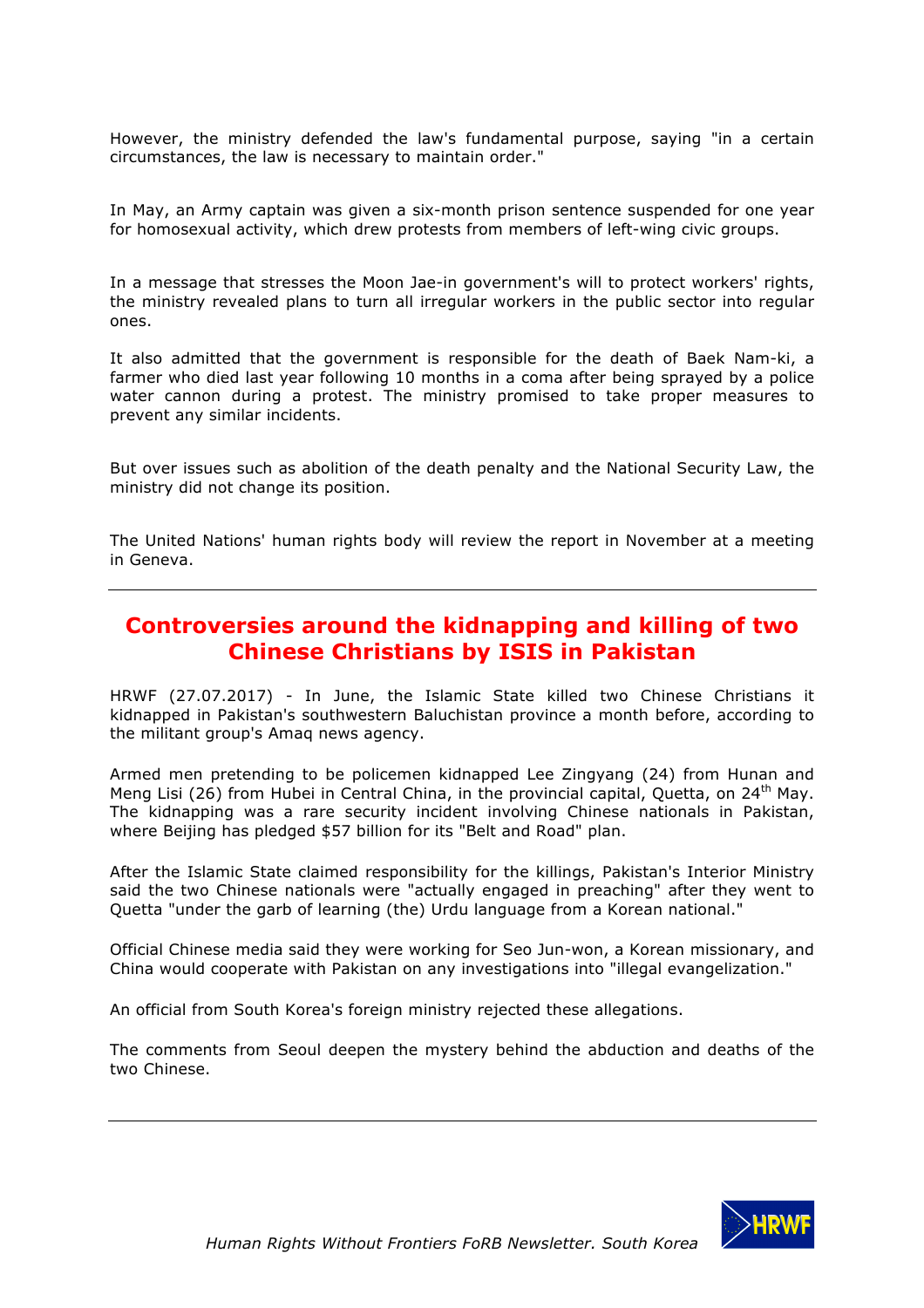# **Imprisonment of JW conscientious objectors is arbitrary detention, according to the UN**

## *Over 19,000 objectors sentenced to 36,300 years in prison in the last 60 years*

## **By Willy Fautré,** *Human Rights Without Frontiers\**

HRWF (10.04.2017) - On 27 March 2017, attorney at law Chang Hwa Lee submitted individual complaints to the UN Working Group on Arbitrary Detention on behalf of 53 conscientious objectors to military service who are now serving an  $18$ -month sentence.<sup>1</sup> The average age of the applicants is only 23, most of them living with their families at the time of their detention. Of the 53 applicants, 37 received only one oral hearing and their court proceedings were closed at the trial court, while seven were able to appeal to the appellate court and nine to the Supreme Court.

Furthermore, 23 of the applicants have had at least one family member imprisoned. For example, Mr. LEE, Gwan-yong has a father and two older brothers who have criminal records for their past conscientious objection to military service. Another example is the Jang brothers: Mr. JANG, Tae-yeong and Mr. TANG, Jae-yeong. They were detained in the same prison, Seoul Detention Center, on 27 June and 30 August 2016, respectively.

The same arbitrary and uniform sentences have been handed down for the past 60 years for conscientious objectors. **More than 19,000 have been imprisoned and the years of accumulated confinement amount to more than 36,3002.**

The Working Group has repeatedly emphasized that the right to conscientious objection to military service is protected by the International Covenant on Civil and Political Rights (ICCPR)<sup>3</sup>. The UN Human Rights Committee (CCPR) has delivered the same conclusion that the right to conscientious objection is protected by article 18, paragraph 1 of the ICCPR, and repeatedly directed the Republic of Korea to stop prosecuting conscientious objectors to military service<sup>4</sup>.

on behalf of 600 conscientious objectors to military service on 8 July 2015

on behalf of 50 conscientious objectors to military service on 21 April 2016

on behalf of 71 conscientious objectors to military service on 22 July 2016.

<sup>2</sup> https://www.jw.org/en/news/legal/by-region/south-korea/jehovahs-witnesses-in-prison/

 $3$  Working Group on Arbitrary Detention Opinion Nos 36/1999 (Turkey), 24/2003 (Israel) and 16/2008 (Turkey).

<sup>4</sup> Communications Nos 1321/2004 and 1322/2004, *Yeo-Bum Yoon and Myung-Jin Choi v. The Republic of Korea* (2006); Communication No 1642-1741/2007, *Min-Kyu Jeong et al. v. The Republic of Korea* (2011); Communication No 1786/2008, *Jong-nam Kim et al. v. The Republic of Korea* (2012); Communications Nos 1853/2008, 1854/2008, *Cenk Atasoy and Arda Sarkut v. Turkey* (2012); Communication No 2179/2012, *Kim, Young-kwan et al. v. The Republic of Korea* (2014); Communication No 2218/2012, *Zafar Abdullayev v. Turkmenistan* (2015).



 $1$  Attorney at law Dujin Oh submitted individual complaints to the Working Group on Arbitrary Detention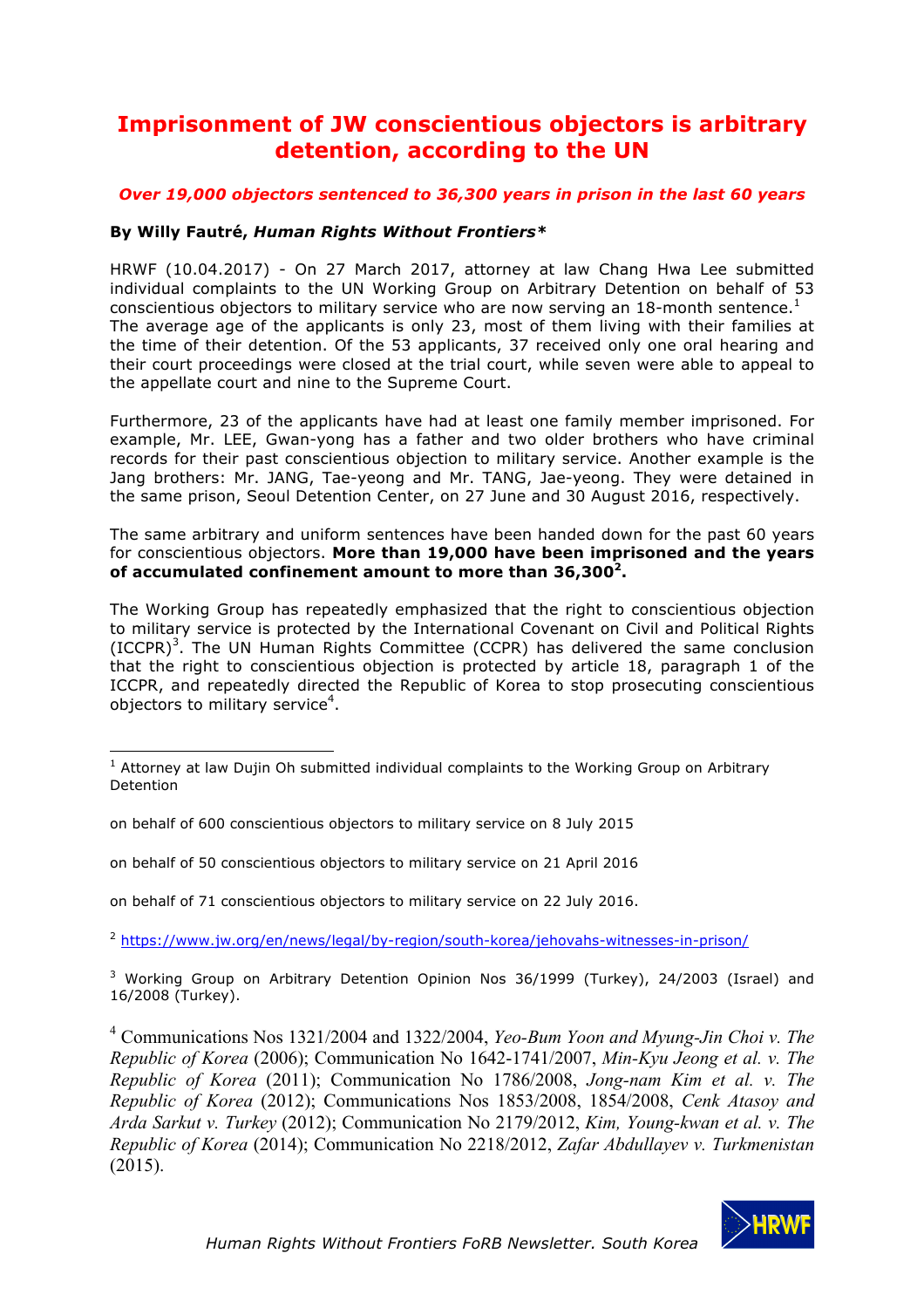The CCPR further emphasized in the Min-Kyu Jeong et al. v. The Republic of Korea case<sup>5</sup>, stating that **the right to conscientious objection is an inherent right within the right to freedom of conscience in Article 18 on the ICCPR.**

**The right to conscientious objection to military service inheres in the right to freedom of thought, conscience and religion.** It entitles any individual to an exemption from compulsory military service if this cannot be reconciled with that individual's religion or beliefs. (para.7.3.)

The CCPR also concluded in the *Kim, Young-kwan et al. v. The Republic of Korea* case<sup>6</sup> that imprisoning conscientious objectors for refusing military service constitutes arbitrary detention under Article 9 of the ICCPR. Furthermore, the CCPR stated in its General Comment No 35 that imprisonment for the legitimate exercise of the rights as guaranteed by the ICCPR constitutes arbitrary detention<sup>7</sup>:

**Arrest or detention as punishment for the legitimate exercise of the rights as guaranteed by the Covenant is arbitrary, including freedom of opinion and expression (art. 19), freedom of assembly (art. 21), freedom of association (art. 22), freedom of religion (art. 18) and the right to privacy (art. 17). (para. 17)**

(\*) The information contained in this article was provided by lawyers of Jehovah's Witnesses during a private meeting in Seoul on 27 March 2017

# **South Korea's unjust treatment of Dong-hyuk Shin**

#### *The government of South Korea imprisons hundreds of conscientious objectors to military service. It also subjects to punishing treatment the men who become conscientious objectors while enlisted in the reserve forces.*

JW.ORG (07.03.2017) - http://bit.ly/2nr7yPs - As a young boy in South Korea, Donghyuk Shin knew that one day he would be called up to join the military. He reported for duty when he received his summons, and he completed his military service with an honorable discharge in 2005. He was then automatically enlisted in the reserve forces, subject to regular summonses for military training over the next eight years.

Soon after his discharge, Mr. Shin took up a study of the Bible. Its message of peace touched his conscience and moved him to object to military service. When summoned for reserve forces training in March 2006, he informed military officials that he could not accept the training because it violated his conscience.

## *No Freedom for the Exercise of Conscience*

<sup>&</sup>lt;sup>7</sup> The Human Rights Committee, General Comment No 35, Article 9 (CCPR/C/CG/35), adopted on its 112th session (7-31 October 2014).



<sup>5</sup> Communication No 1642-1741/2007, *Min-Kyu Jeong et al. v. The Republic of Korea* (2011). Views adopted on 24 March 2011, para. 7.3.

<sup>6</sup> Communication No 2179/2012, *Kim, Young-kwan et al. v. The Republic of Korea.* Views adopted on 15 October 2014, para. 7.5.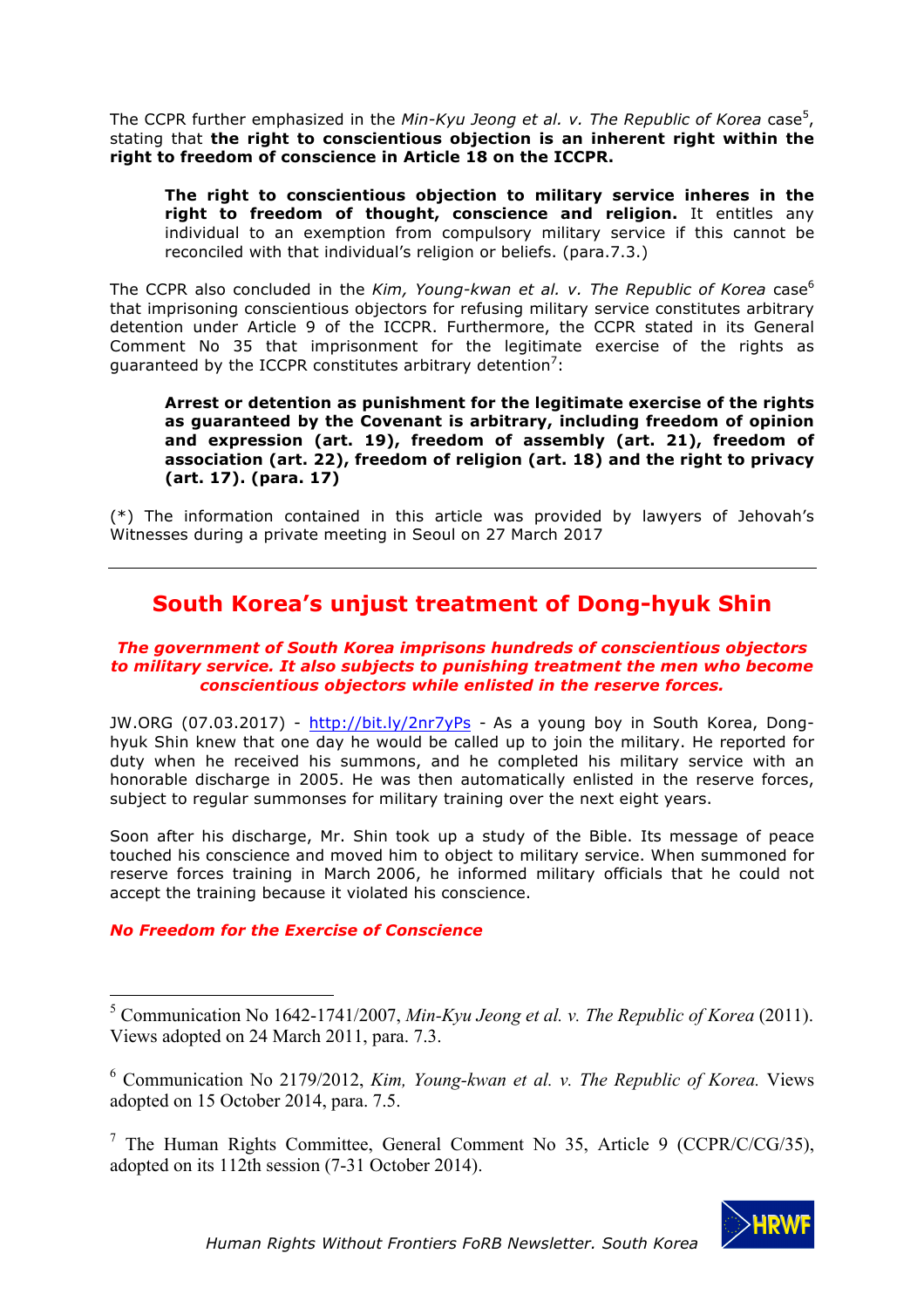South Korea does not recognize the right to conscientious objection to military service. It currently issues summonses for reserve forces training to more than 40 of Jehovah's Witnesses who have declared themselves to be conscientious objectors.

The military ignored Mr. Shin's objection to reserve forces military training and issued to him a total of 30 summonses for the 2006 calendar year. Mr. Shin continued to receive summonses for the next seven years. In total, from March 2006 through December 2013, he was summoned 118 times for reservist training. \* Because Mr. Shin respectfully declined to report each time, he was prosecuted and convicted 49 times, appeared in trial and appeal courts 69 times, and received a total of 35 court verdicts.

## *"No Other Option"*

The courts did not doubt that Mr. Shin's adherence to his conscience was genuine. In a decision dated October 7, 2014, the Ulsan District Court stated: "It is understandable that [Dong-hyuk Shin], upon becoming one of Jehovah's Witnesses, had no other option but to commit the offense in the instant case, as he found it impossible to resolve the tension between the military duty and his inner conscience and religious conviction."

Although the district court showed insight into Mr. Shin's predicament, South Korea's courts are constrained by the requirements of the military service law. Mr. Shin has been fined by the courts more than 16 million won (\$13,322 U.S.) and six times sentenced to prison terms of at least six months, which were substituted with conditional sentences. In one case, a court ordered him to perform 200 hours of community service.

Mr. Shin said: "I was severely distressed and anxious. It seemed as if this test would never end. My frequent court appearances also caused distress to my family. I think my mother suffered as much as I did during those nine years, and the anxiety had a detrimental effect on her health. Knowing how distressed she was because of my situation, I felt heartbroken. And I also suffered economically. The cycle of call-ups and resulting prosecutions and convictions forced me to change my employment seven times because the obligation to attend court hearings multiplied my absences from work."

## *Violation of International Covenant Guarantees*

Mr. Shin appealed all of his convictions to the courts in South Korea, but he found no relief—the Supreme Court rejected his appeals four times. Having no legal remedy within South Korea, Mr. Shin filed a complaint with the UN Human Rights Committee (Committee) in June 2016. He claimed that by subjecting him to repeated call-ups, prosecutions, and convictions, South Korea violated its obligation to respect the International Covenant on Civil and Political Rights. The complaint focused on three issues:

- The situation in which conscientious objectors are repeatedly called up for military service and then punished again and again is explicitly recognized in international law as a violation of the right to fair trial.
- The many call-ups for military training and the subsequent criminal prosecutions confirm the obvious aim of State authorities to coerce military service. The hounding prosecutions dominated Mr. Shin's life, and the demeaning and criminalizing of his exercise of religious conscience was a degrading punishment.
- Because Mr. Shin's objections to military service are solidly based on his religious convictions, he complained that his right to freedom of conscience and religion was violated.

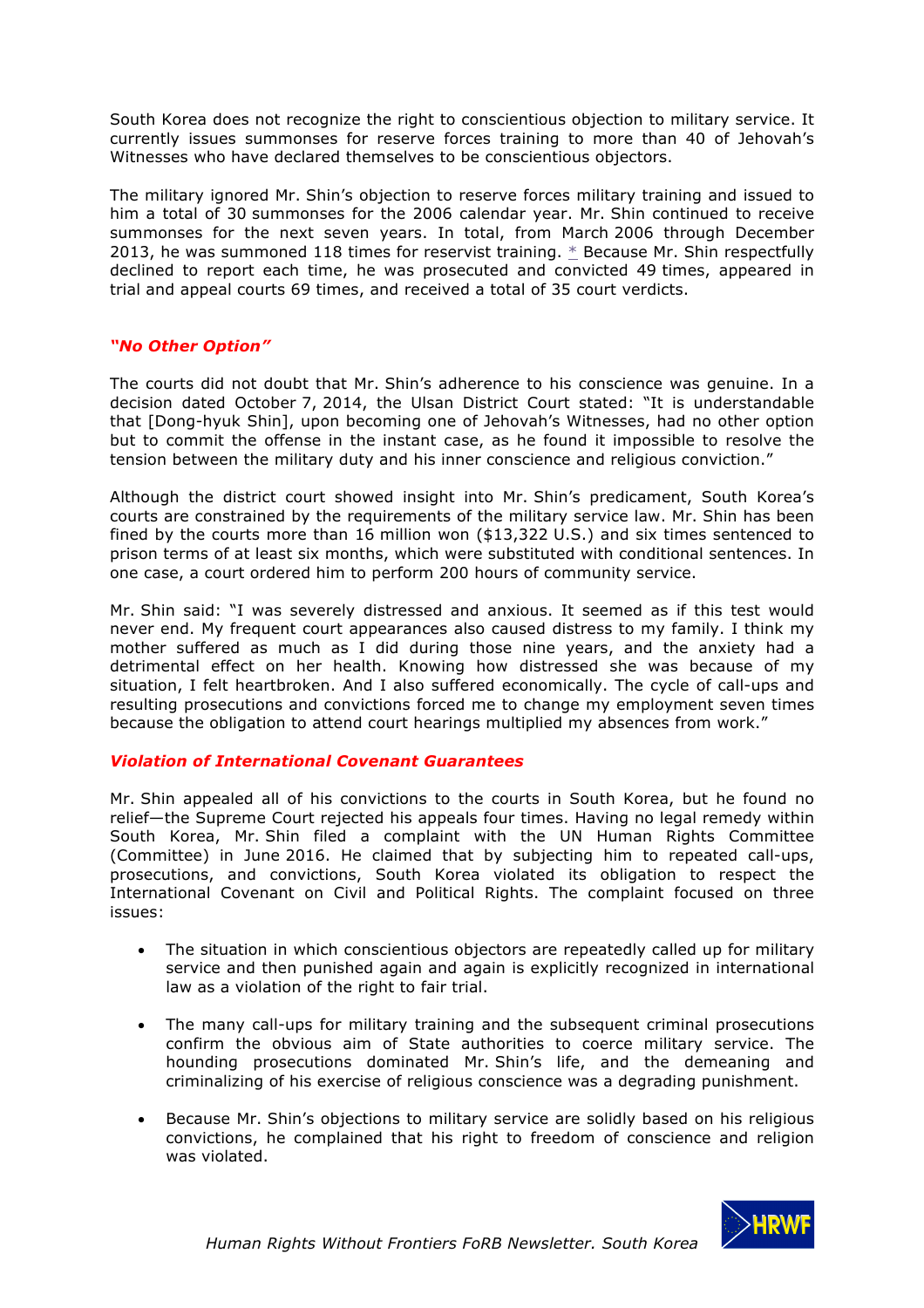#### *Hoped-For Relief*

Mr. Shin is optimistic that his complaint will be favorably heard because the Committee has repeatedly ruled that South Korea should respect the right of conscientious objection to military service.  $*$  He looks forward to a decision that recognizes the special situation of military reservists. Mr. Shin reflected: "I do not regret standing up for religious principles and my conscience, but I do object to the way I have been treated. It is my hope that the government of South Korea will recognize a man's right to refuse national service that conflicts with his conscience." Jehovah's Witnesses in South Korea and worldwide share the same sentiments.

"Repeated punishment of conscientious objectors for not obeying a renewed order to serve in the military may amount to punishment for the same crime if such subsequent refusal is based on the same constant resolve grounded in reasons of conscience."— Human Rights Committee, Views, *Zafar Abdullayev v. Turkmenistan,* Communication No. 2218/2012, U.N. Doc. CCPR/C/113/D/2218/2012 (March 25, 2015).

# **China expels 32 South Korea missionaries amid missile defense tension**

Reuters (11.02.2017) - http://reut.rs/2kQWkz6 - China has expelled 32 South Korean Christian missionaries, a Korean government official said on Saturday, amid diplomatic tension between the two countries over the planned deployment of a U.S. missile defense system in the South.

The 32 were based in China's northeastern Yanji region near the border with North Korea, many of whom had worked there more than a decade, South Korean media have reported.

South Korea's foreign ministry said on Friday it briefed Christian groups on the case of the missionaries, adding that they were expelled in January.

The ministry advised the groups on the importance of complying with the laws and customs of the areas where they work, it said.

On Saturday, a South Korean missionary in Seoul who insisted on anonymity told Reuters that four people, including a Korean missionary and a Korean-American pastor, were apprehended by Chinese police in a Yanji hotel on Feb. 9.

The South Korean official who talked about the 32 expulsions confirmed that one Korean man, whom he did not identify, had been arrested in China for possible immigration violations.

"We will provide consular services for him as needed," the official said, without giving details.

The official did not comment on whether three other people had been detained.

#### *RETALIATION?*

In South Korea, China is widely believed to be retaliating against Seoul's plan to host the Terminal High Altitude Area Defence (THAAD) system of the U.S. military, against the threat of the missile attack from North Korea.

But there was no indication of a direct link between the expulsions and tension over THAAD, said the official.

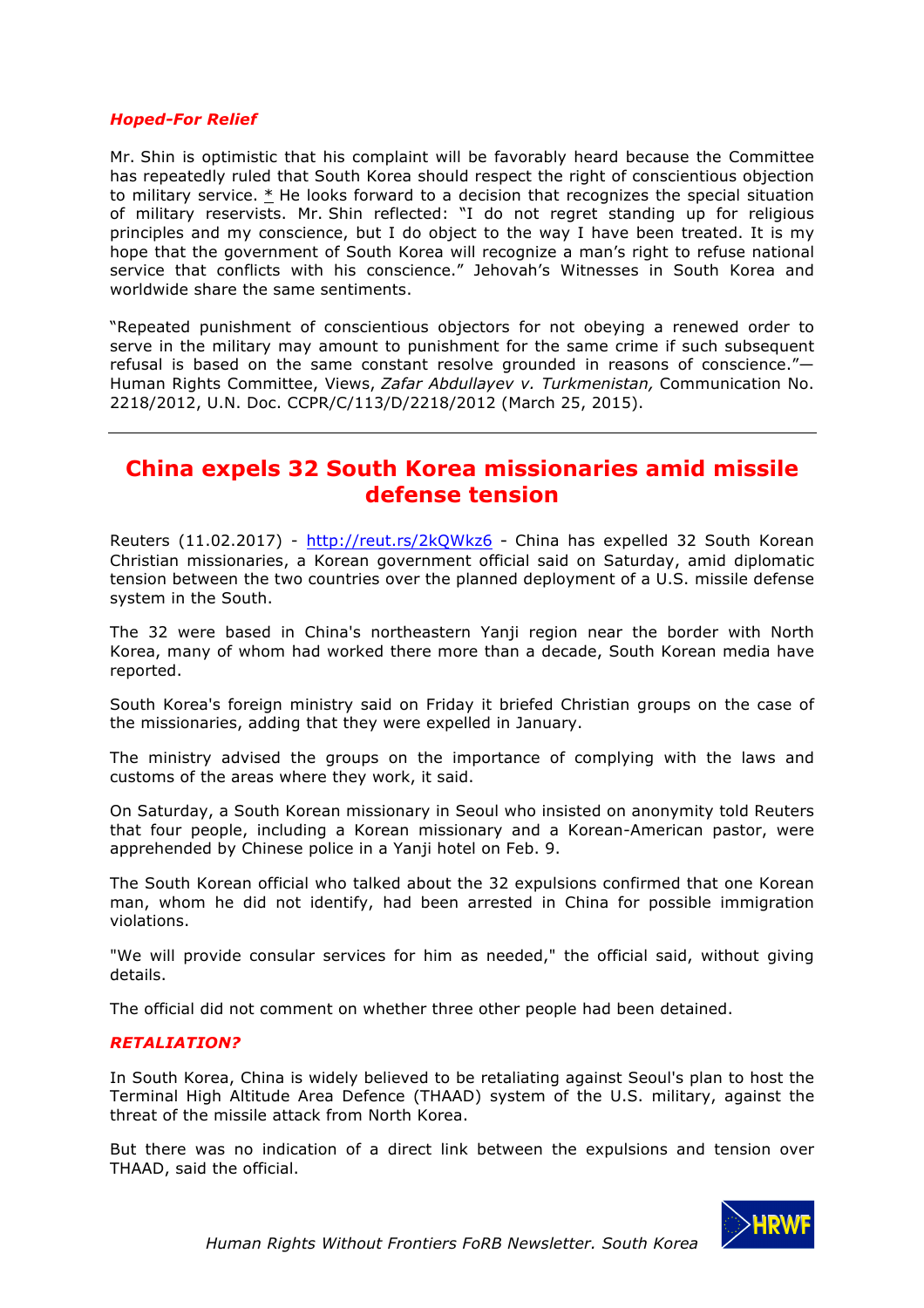"There was no official explanation from China," he said. "There is no confirmation that it is related to THAAD."

China's Communist Party says it protects freedom of religion, but keeps a tight rein on religious activities and allows only officially recognized religious institutions.

The number of Korean missionaries working in China might top 1,000, South Korean media say. Most are in the northeast, and many help defectors flee North Korea and travel to third countries, including the South.

THAAD's radar is capable of penetrating Chinese territory. Beijing has objected to the planned deployment, saying it will destabilize the regional balance of security, threaten China's security and do nothing to ease tension on the Korean peninsula.

Many South Koreans believe Beijing is retaliating against THAAD, with measures against some companies and cancellations of performances by Korean artists.

On Wednesday, South Korea's Lotte Group said Chinese authorities had halted construction at a multi-billion dollar real estate project after a fire inspection.

(Reporting by Jack Kim and Ju-min Park; Editing by Richard Borsuk)

# **Five Chinese religious refugees denied political asylum and threatened with deportation back to China**

#### *Open letter to the South Korean authorities*

HRWF (08.02.2017) - *Human Rights Without Frontiers* (Brussels) is asking the South Korean authorities to urgently grant political asylum to five Chinese citizens who have been persecuted because of their religious beliefs in China:

# **Cao Yi Wang Jingjing Wang Tingting Xia Yaowen Wang Dongqing**

They have recently been ordered by the Seoul Southern Immigration Office to sign their Departure Order(출국명령서). Here is their story:

In July 2013, **Cao Yi (Spiritual name: Sister Ming Liang)** applied to the South Korean Immigration Office for refugee status, but the immigration office denied her request, and decided to not recognize her refugee status (난민불인정결정취소). Disagreeing with their refusal, she lodged an appeal to the South Korean Ministry of Justice, hoping to be granted a permit of stay for humanitarian reasons, a request which was also rejected. Soon afterwards, she appealed yet again to the court and for a third time, her request was turned down, which means that she could neither be granted refugee status nor remain in South Korea legally. As a result, she may be deported back to China. The Chinese police had planned to arrest her in July 2013 but did not manage to execute the arrest for she had fled to South Korea before the police arrived at her home.

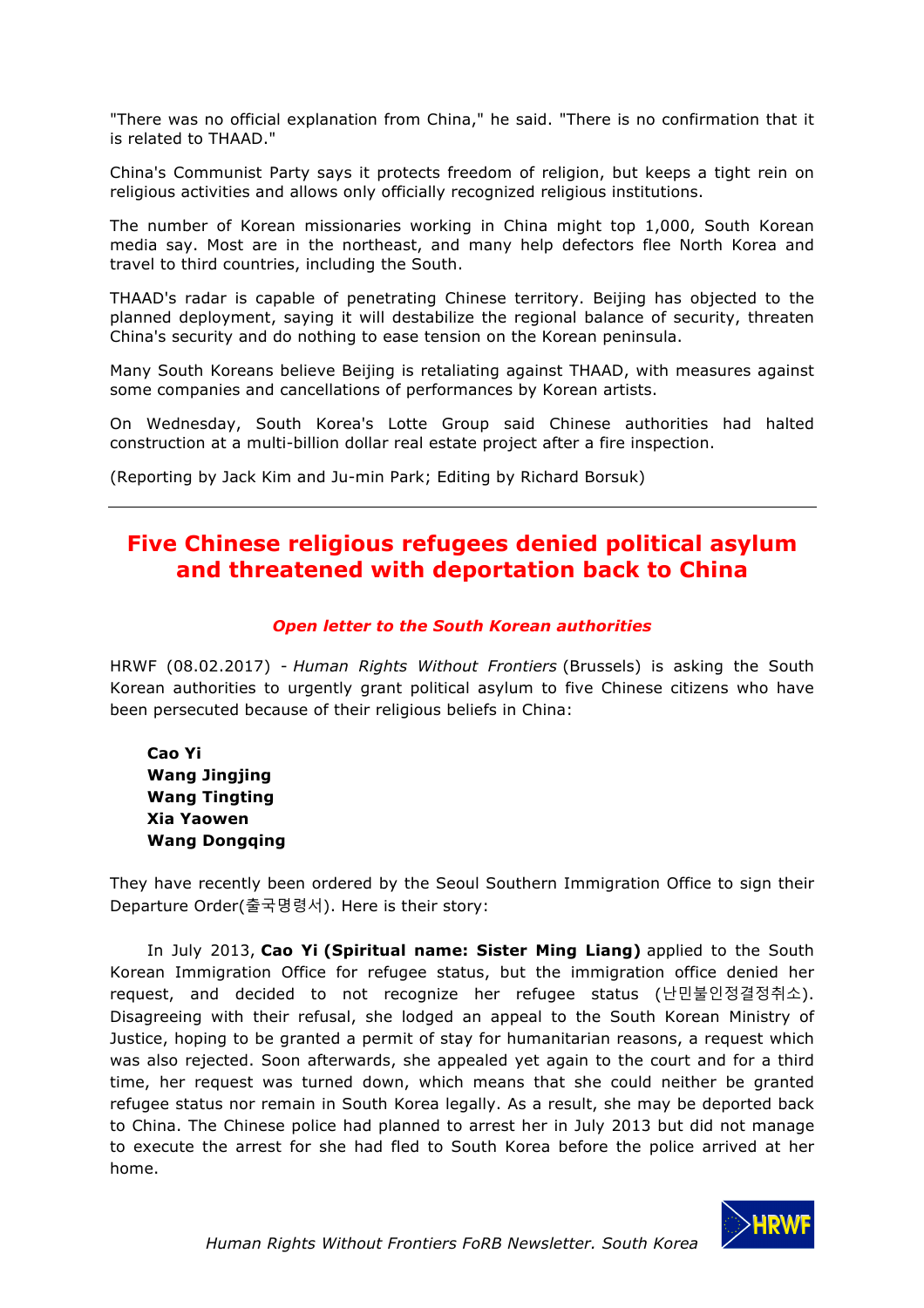Chinese police will surely arrest and persecute her if she is sent back to China. Her Alien Registration Card expires on 9 February 2017, in the mean time she planned to seek legal help and advice to avoid being deported. Unexpectedly, on 25 November 2016, the Seoul Southern Immigration Office withdrew her Alien Registration Card and urged her to sign the Departure Order, which forces her to leave South Korea within thirty days. When she applied to the South Korean Ministry of Justice for the second time, her case was heard and she was issued the Receipt of Refugee Status Application on 16 December 2016. However, the South Korean Immigration Office failed to grant her G-1 visa and failed to extend the normal permit of stay as according to the Refugee Act. A clerk wrote on her Departure Order with his handwritten signature reading "Pending Deportation (출국기한유예기간) 2017.3.23"

Her Departure Order expires on 23 March 2017. As claimed by the immigration office, she can still apply to the immigration office to extend her Departure Order on the afternoon of the  $21^{st}$  or  $22^{nd}$  March. If she is turned down, she will have to leave South Korea immediately, which divests her of her time and rights to seek legal remedy.

**Wang Jingjing (Spiritual name: Sister Xi Yue)** fled to South Korea and applied to the immigration office for her refugee status in August 2014. On 9 January 2015, she received the notice of non-recognition of refugee status from South Korean Immigration Office. She lodged an appeal to the Ministry of Justice and applied to the Commission on Legal Empowerment for an administrative trial. On 25 February 2016, she received a notice of rejection decision from the Ministry of Justice. On 10 May 2016, the Commission on Legal Empowerment refused her request for the administrative trial, stating in the notice that she can lodge an appeal to the court within 90 days from the date when she was notified. On 3 August 2016, she lodged an appeal to the court, requesting that the South Korean Immigration Office withdraws the decision of non-recognition of refugee status. On 25 August 2016, the court scheduled the hearing on her case. The court judged that her appeal had exceeded the given period of 90 days from the date of notification, and rejected her appeal according to "the applicant can lodge an appeal to the court within 90 days from the date when she was notified of being rejected". The court failed to proceed her case as a real-entity one but regardless went through the procedure of the hearing outwardly. Xi Yue clarified that she had effectively lodged an appeal before 7 August 2016, according to the notification of the decision of administrative trial, and that therefore it did not exceed the required submission period. The judge then replied that, according to the South Korean law, the applicant could make a choice between lodging a disagreement and applying for an administrative trial after receiving the notification of a decision of non-recognition of refugee status. This was the first time Xi Yue heard that these two options were mutually exclusive options. Being a foreigner, she does not speak Korean. She had no knowledge of any Korean laws, and could not conduct conversations with Korean people, making it impossible to seek legal help during this time. The Immigration Office, the Ministry of Justice, and the court all failed to perform their obligation to inform the refugee status applicants of the proper procedures.

After facing such difficulties, 24-year-old Xi Yue feels sad and helpless. Her Alien Registration Card was due to expire on 28 February 2017, but the South Korean Immigration Office withdrew the card on 25 November 2016, forcing her to sign the Departure Order, ordering her to leave South Korea within thirty days. On 13 December 2016, she applied for refugee status for a second time with the South Korean Ministry of

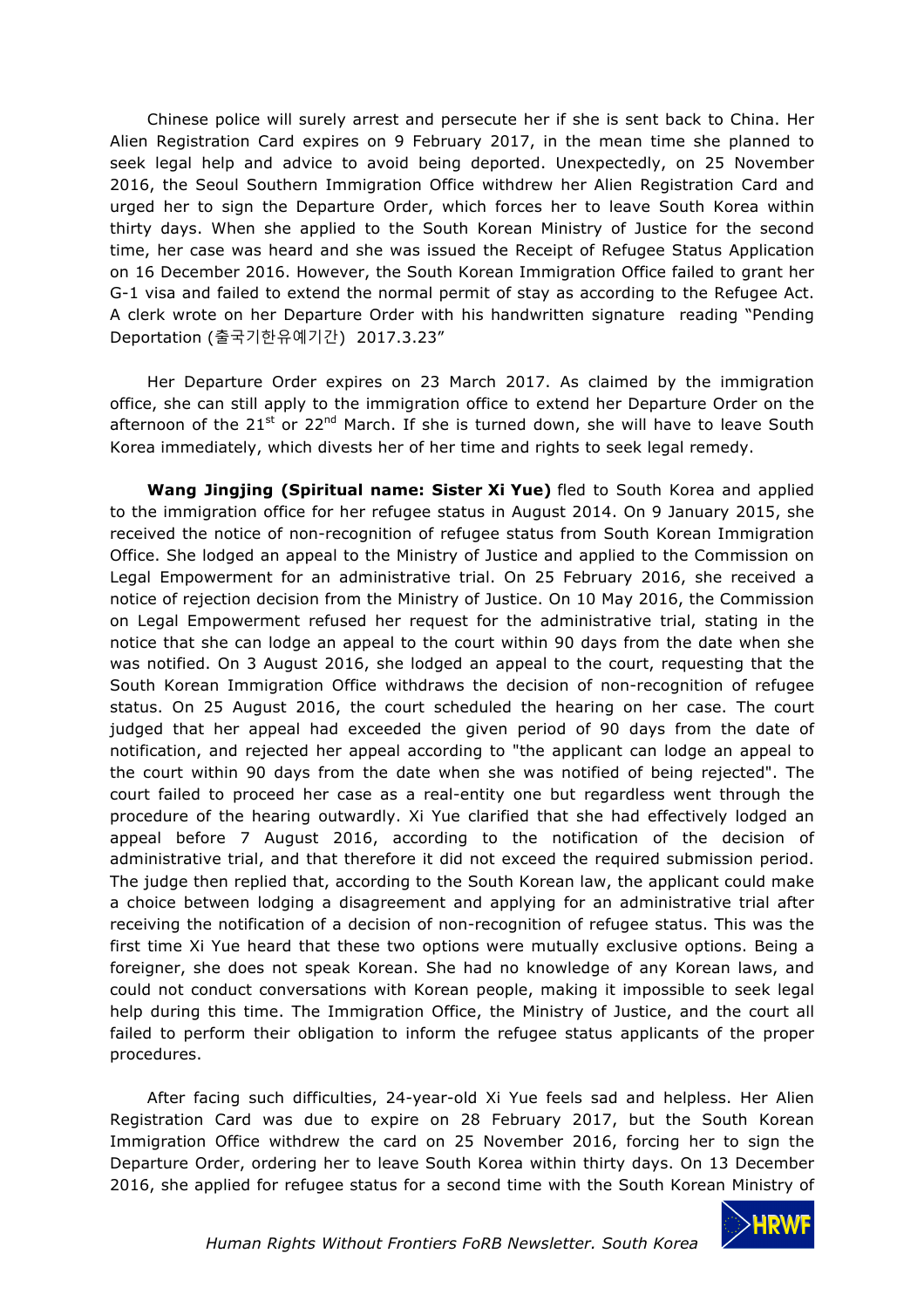Justice. Like Ming Liang's experience, the immigration office failed to issue Xi Yue's Alien Registration Card and to extend her regular permit of stay. They signed "Pending Deportation 2017.3.23" on her Departure Order in handwriting. Xi Yue has one final chance to apply for an extension on her Departure Order from the immigration office, which must be done on the afternoon of 21 or 22 March. If her application is denied, she will have to leave South Korea immediately.

In August 2014, **Wang Tingting** and **Xia Yaowen (Spiritual names: Chun Zhen** and **Gao Ge)** fled to South Korea to seek asylum. They were followed by **Wang Dongqing (Spiritual name: Jiao Tuo)** in November 2014. After their applications for refugee status were overruled, they lodged disagreements against the rejection decision to the Ministry of Justice, and applied to the Commission on Legal Empowerment for the administrative trial. These appeal applications were once again overruled and the Commission on Legal Empowerment refused their requests for an administrative trial. Like Xi Yue's experience, when the three siblings lodged appeals to the court, they did not know that their appeals were not within the required period of 90 days against the rejection decision. They thought it was effective as long as they lodged their appeals for the administrative trial within required 90 days.

*Human Rights Without Frontiers* asks the South Korean authorities to grant these individuals political asylum if they have not committed criminal activities and to examine the cases of other Chinese citizens who are in the same situation in South Korea.

Best regards,

Human Rights Without Frontiers

# **"Best Court Decision of the Year"**

JW.org (25.01.2017) - http://bit.ly/2kQFk0H - The three young men, Hye-min Kim, Lakhoon Cho, and Hyeong-geun Kim, walked free from the appeal court, grateful that they had not been sentenced to a prison term. It was a surprising result because their cases concerned conscientious objection to military service, a stand that brings imprisonment to hundreds of men in South Korea each year. Since this long-unresolved issue had also put their fathers and over 19,000 others in prison before them, the three men had expected the same punishment. The historic "not guilty" decision of the Gwangju Appellate Court has laid the groundwork for a positive shift in perspective on this issue.

#### *Appellate Court Renders "Best Court Decision of the Year"*

At least 200 news outlets reported on the case, emphasizing not only the consequence of this first not-guilty decision by an appellate court but also the growing interest in the issue generally. One newspaper labeled it the "best court decision of the year" and another identified it in the top five court decisions of 2016 in South Korea.

The appellate court's decision reflects the changing perspective of legal experts and judges on this issue. In a number of recent cases, the judges saw that the men are motivated by genuine and deeply-held moral convictions and that ruling either to compel them to serve in the military or to punish them for not doing so would violate their freedom of conscience. These judges concluded that the men had a "justifiable ground"